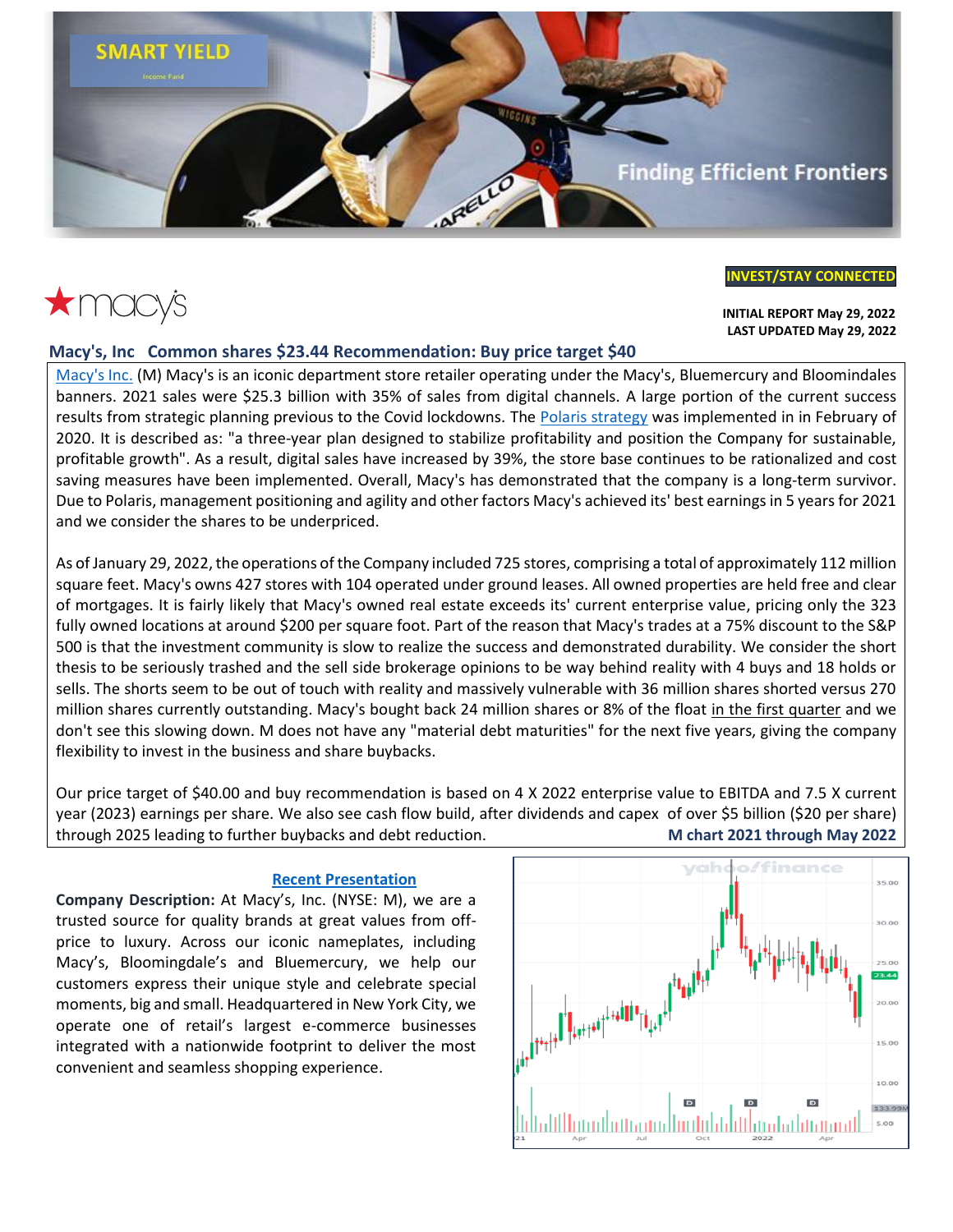#### **[BROXTON CAPITAL ADVISORS M](https://www.broxtoncapital.com/contact)acys, Inc. as of 4/30/2022**

| Sunday, May 29, 2022             |           |           |           |
|----------------------------------|-----------|-----------|-----------|
| share price (M)                  | \$23.44   |           |           |
| PROJECTIONS IN MM (YE Jan 30)    | 2023      | 2024      | 2025      |
| <b>Income Statement</b>          |           |           |           |
| Revenue                          | \$25,438  | \$27,219  | \$29,124  |
| Gross Profit                     | \$10,501  | \$11,213  | \$11,975  |
| <b>Operating Income</b>          | \$2,051   | \$2,289   | \$2,609   |
| Pre-Tax Income                   | \$1,841   | \$2,079   | \$2,399   |
| Net Income                       | \$1,399   | \$1,580   | \$1,823   |
| <b>EPS</b>                       | \$5.38    | \$6.58    | \$8.29    |
| Revenue growth                   | 4%        | 7%        | 7%        |
| <b>EBITDA</b>                    | \$2,981   | \$3,219   | \$3,439   |
| Interest*                        | \$210     | \$210     | \$210     |
| <b>Capitalized Expense</b>       | \$650     | \$650     | \$650     |
| Cash Flow                        | \$1,679   | \$1,860   | \$2,003   |
| <b>Equity Dividends</b>          | \$164     | \$151     | \$139     |
| Cash Flow Dividend Coverage      | <b>NA</b> | <b>NA</b> | <b>NA</b> |
| <b>Retained Cash Flow</b>        | \$1,516   | \$1,709   | \$1,864   |
| <b>Retained Cash Flow Sum</b>    | \$1,516   | \$3,224   | \$5,089   |
| Revenue Growth                   | 4%        | 7%        | 7%        |
| <b>Valuations</b>                |           |           |           |
| Cash Flow Yield Vs. Equity       | 27.6%     | 30.5%     | 32.9%     |
| <b>EV/EBITDA</b>                 | 3.05      | 2.82      | 2.64      |
| P.E Ratio                        | 4.36      | 3.56      | 2.83      |
| <b>Enterprise Value</b>          | \$9,088   |           |           |
| <b>Total Debt</b>                | \$2,994   |           |           |
| <b>Equity Market Cap</b>         | \$6,094   | \$6,094   | \$6,094   |
| <b>Debt Ratios</b>               |           |           |           |
| EBITDA/Interest Coverage ratio   | 14.20     | 15.33     | 16.37     |
| Debt/EBITDA                      | 1.00      | 0.93      | 0.87      |
| <b>Liquidity</b>                 |           |           |           |
| Cash                             | \$672     |           |           |
| Borrowing Availability est.      | 1000+     |           |           |
| <b>Total Current Assets</b>      | \$6,233   |           |           |
| <b>Total Current Liabilities</b> | \$5,543   |           |           |
| Current Ratio                    | 112%      |           |           |
| <b>Debt</b>                      |           |           |           |
| <b>Borrowings</b>                | \$2,994   |           |           |









#### NOTES:

Total \$2,994